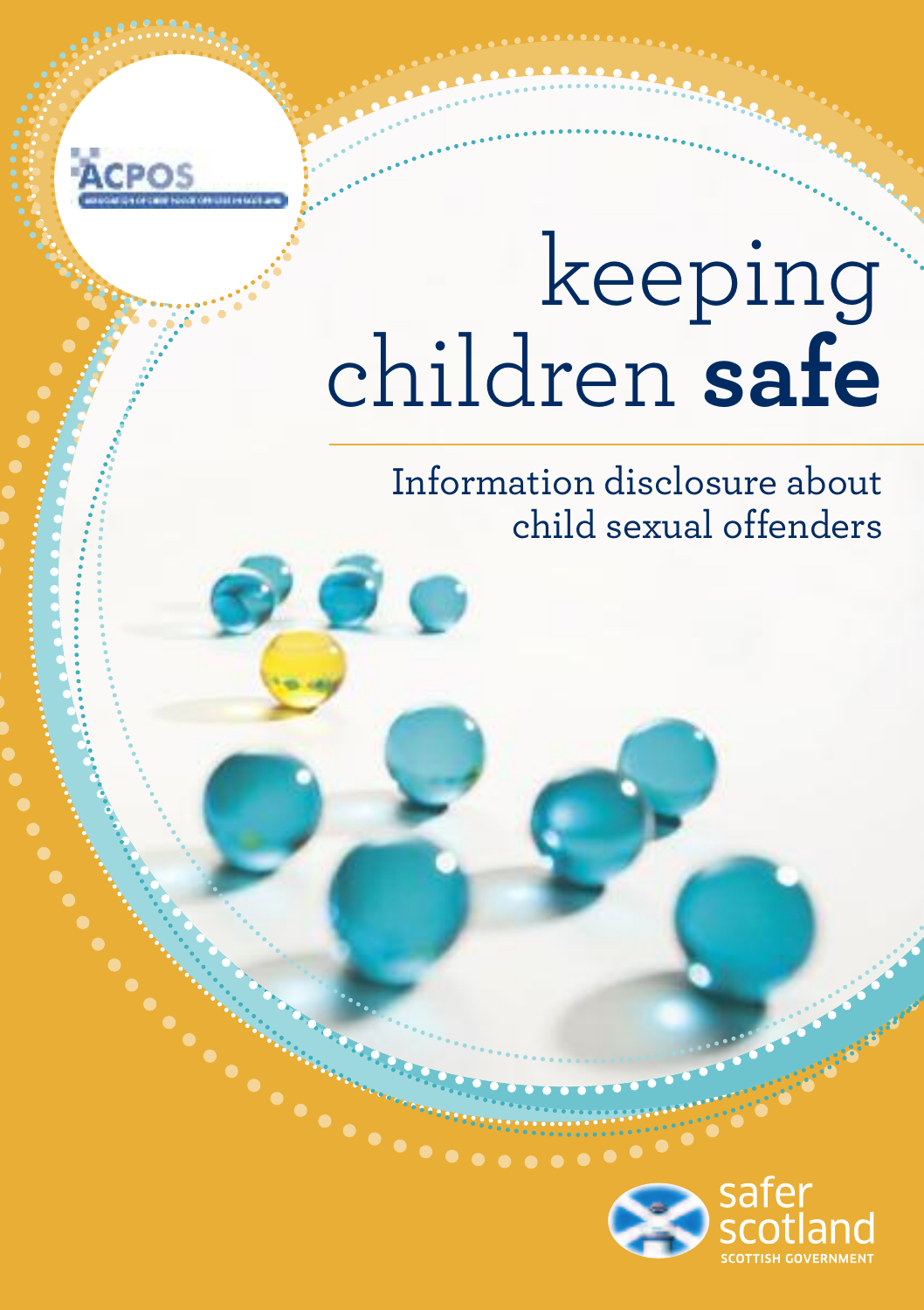**If you require further copies of this document in alternative formats, please contact the relevant Police Force – contact details are on the back cover of this document.**

إذا كتت تراغب في المسول على نبيه إضافية من هذا المستدخل تشبق أخراء الرجاء الإنسال بثرة الكرطة المعتبة – تناسيل الإنصال مرجودة طي العثف الطفي لهذا المنفد

and the events with it wife at similar and the set of the state of the first and the events were at three costs test compara from and

促如你需要以其他格式寝取本文件的更多副本,腈聯絡相關的警隊—曝絡資料列於本文件背 п.

Ma tha sibh ag iarraidh lethbhreacan den sgrìobhainn seo ann an cruthan eile cuiribh fins air an Fheachd Phoileas bhuntainneach - tha flosrachadh air còmhdach cùil na sgrìobhainn seo.

बढ़ि आपको इस इस्लावेज की कांपियां वैकलिपक कॉलैंड में चारिए, तो कपया संवीधित प्रतिश प्रति से संपर्क करें - संपर्क विवरण इस उस्लावेज के पीछे के कवर पर डिए गए हैं.

Aby otrzymuż ten dokument w innych formatach, prosinw o kontakt z właściwa jednostka policjidane kontaktowe znajdują się na okładce z tyłu dokumentu.

ਜੇ ਤੁਹਾਨੂੰ ਇਸ ਦਸਤਾਵੇਜ਼ ਦੀਆਂ ਹੋਰ ਕਾਪੀਆਂ ਬਦਲਵੇਂ ਛਾਰਮੈਟਾਂ ਵਿੱਚ ਜ਼ਾਹੀਦੀ ਹੈ ਤਾਂ, ਕਿਰਪਾ ਕਰਕੇ ਸਬੰਧਤ ਪੁਲੀਸ ਫੇਰਸ ਨਾਲ ਸੰਪਰਕ ਕਰੋ - ਸੰਪਰਕ ਵੇਰਵੇ ਇਸ ਦਸਤਾਵੇਜ਼ ਦੇ ਪਿਛਲੇ ਕਵਰ ਤੇ ਦਿੱਤੇ ਗਏ ਹਨ।

اگر آپ کو اس میتاویز کم مرید کاپیال شامل فارست می چایشی، تو براه کرم متعلقہ پولیں فور پی سے رابطہ قائر کریں -ارابطۂ تعطیلات اس منتاویر کیے پیچھنے کیے گرز پر دینے گیے ہیں۔

© Crown copyright 2011

Produced for the Scottish Government and ACPOS by APS Group Scotland 175730 (04/11)

Published by the Scottish Government and ACPOS, April 2011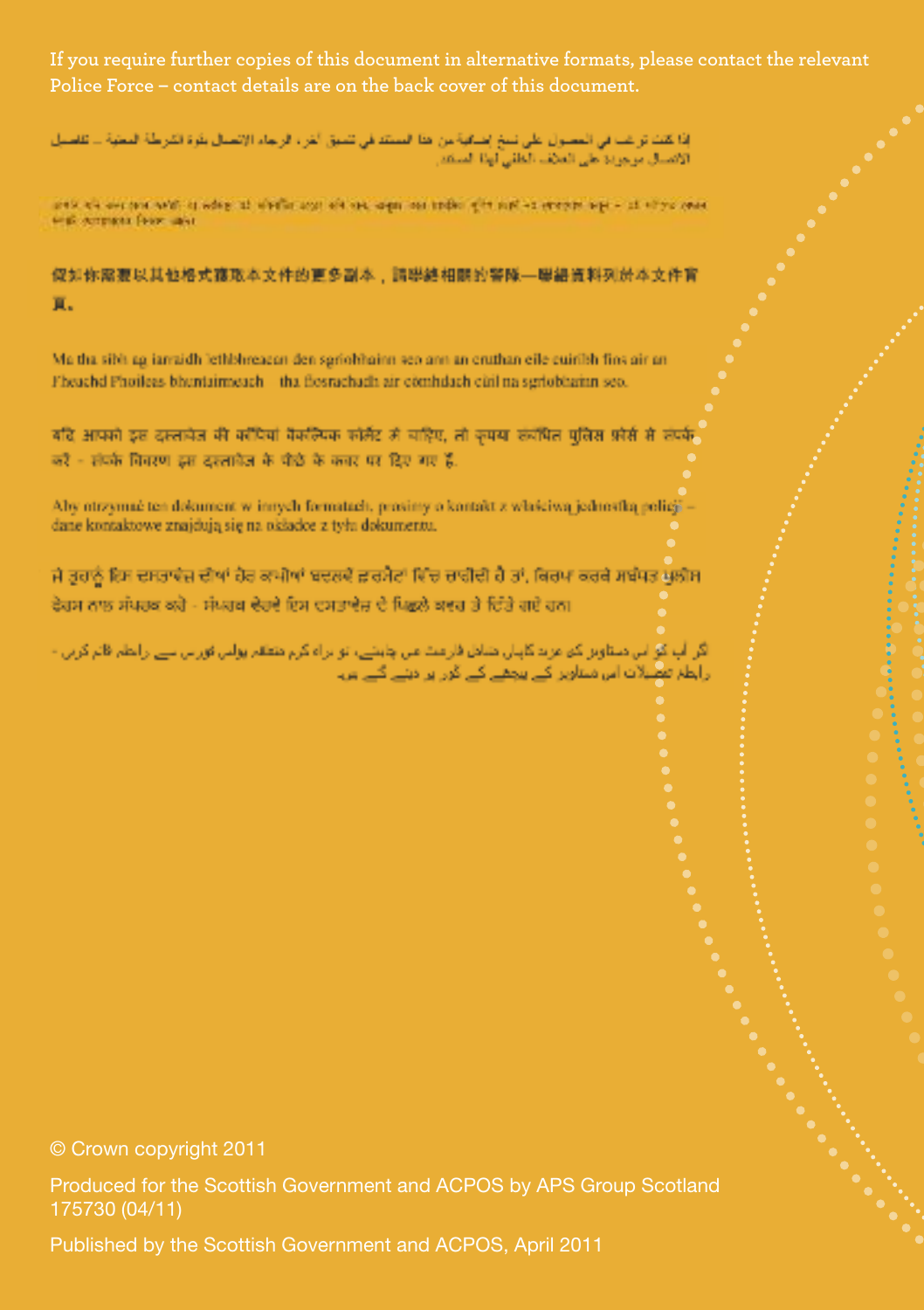## **Introduction**

**Community disclosure is now running in your area. This will provide a formal route for the public to directly raise child protection concerns and be confident that action will follow.**

**This enables parents, carers or guardians of children under 18 years old to make a formal request for the disclosure of information about a named person who may have contact with their child if they are concerned that he or she might be a registered child sexual offender – for example, if a single mother wants to find out more about her new boyfriend.**

**It does not replace checks completed by Disclosure Scotland or employment checks provided by the Vetting and Barring Scheme (the Protection of Vulnerable Groups (Scotland) Act 2007).**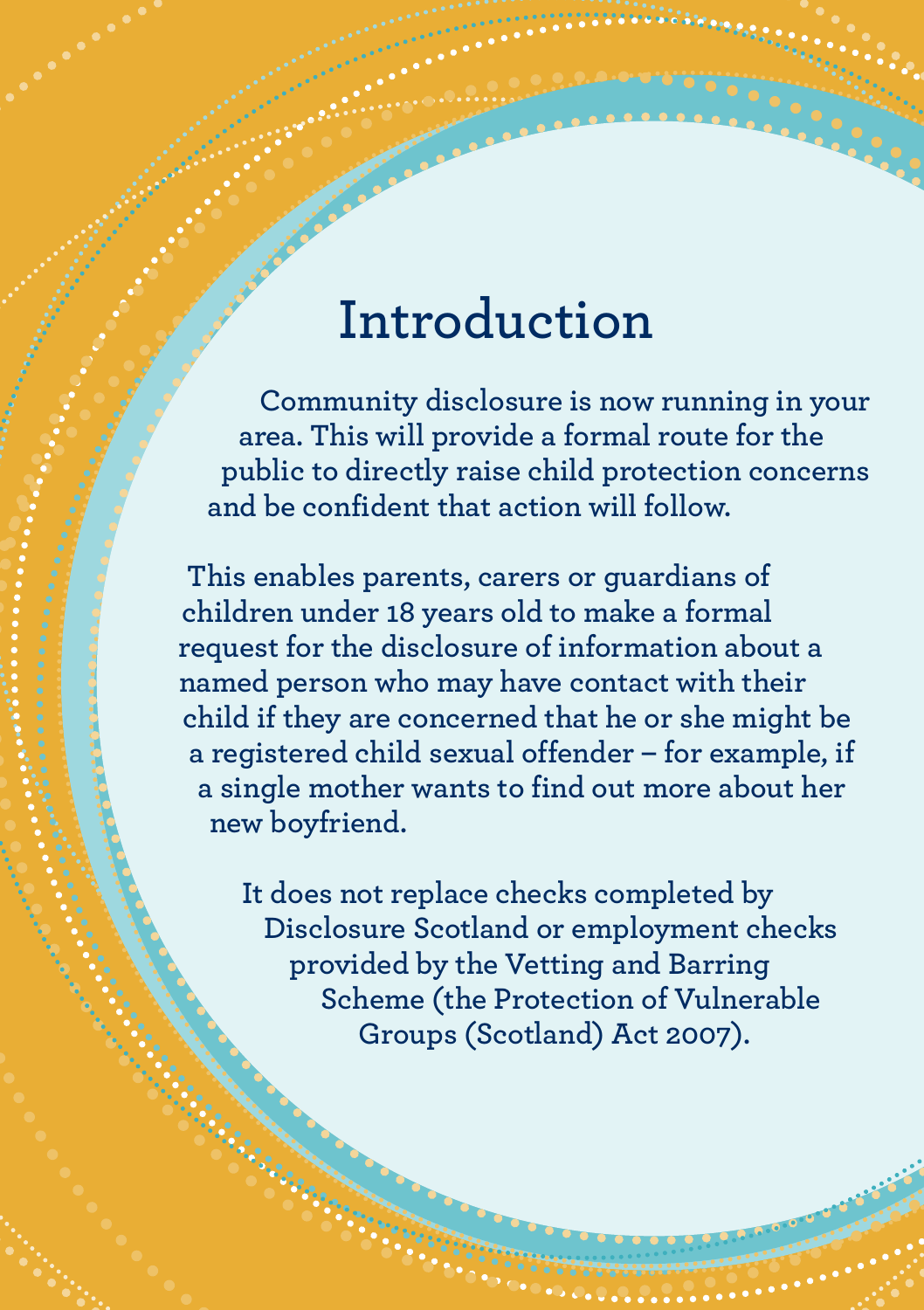## **How does community disclosure help?**

The aim of community disclosure is to test the effectiveness of giving parents, carers or guardians a more formal mechanism for requesting information about someone involved in their family life, specifically if they are concerned that the person might be a child sexual offender.

There's a common myth that most sex offences are carried out by strangers.

The reality is very different.

04

The vast majority of sex offenders are known to the victim and often they are an acquaintance or family member. In 86% of child protection referrals, where action was required, the primary known or suspected abuser was the child's natural parent. In only 1% of cases was the abuser unknown to the child or their family.

The police will discuss your concerns with you and decide whether it is appropriate for you to be given more information, and whether this will help protect the child involved.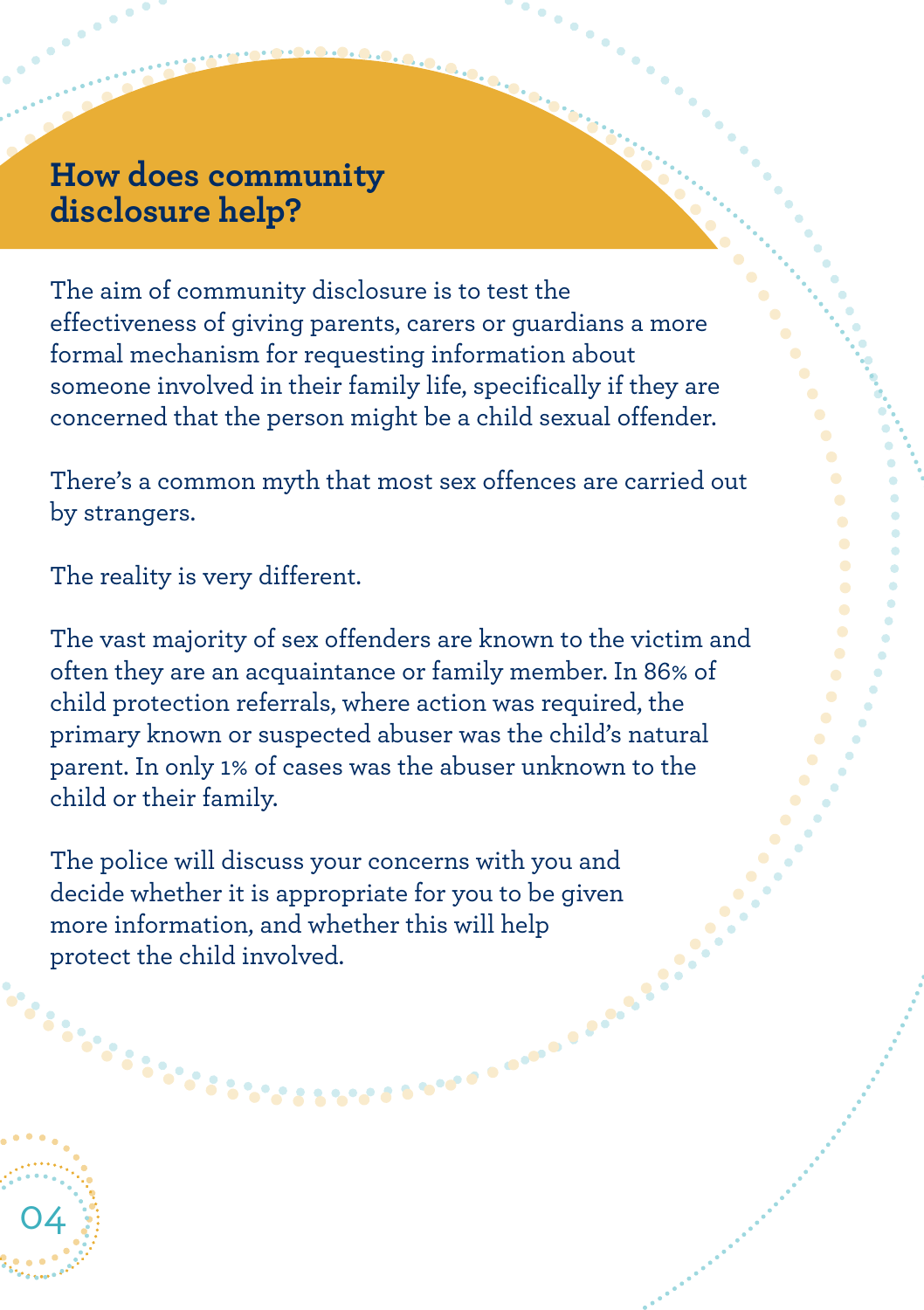

#### **Can I participate in this community disclosure?**

#### You can participate if:

.<br>.<br>.

Ä

- **> you are the parent, carer or guardian of the child involved in the enquiry;**
- **> you are concerned about a persons access to someone else's child.**

**Only the parent, guardian or carer can be given information under the scheme.**

Regardless of where you live, or whether or not you are the child's parent, carer, if you have *any* concerns about a child's wellbeing, you should contact your local social work services or police force as soon as possible.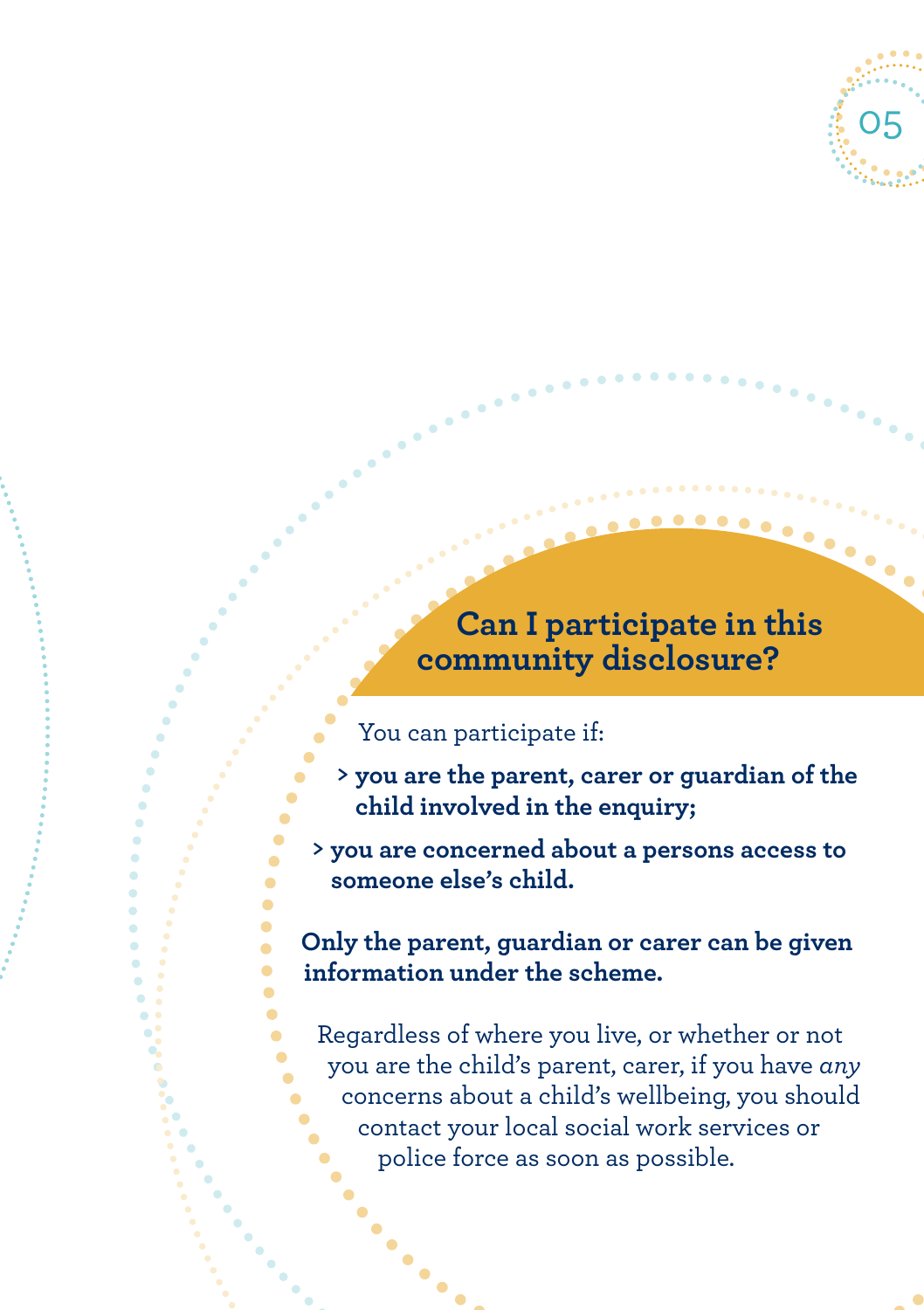**How can I apply to participate in the community disclosure?**

06

## **STEP 1**

Anyone can register an interest about an individual and/or child with the police.

## **STEP 2**

There are many different ways to contact the police.

You can:

**> visit a police station;**

- **> phone the police; or**
	- **> speak to a police officer on the street.**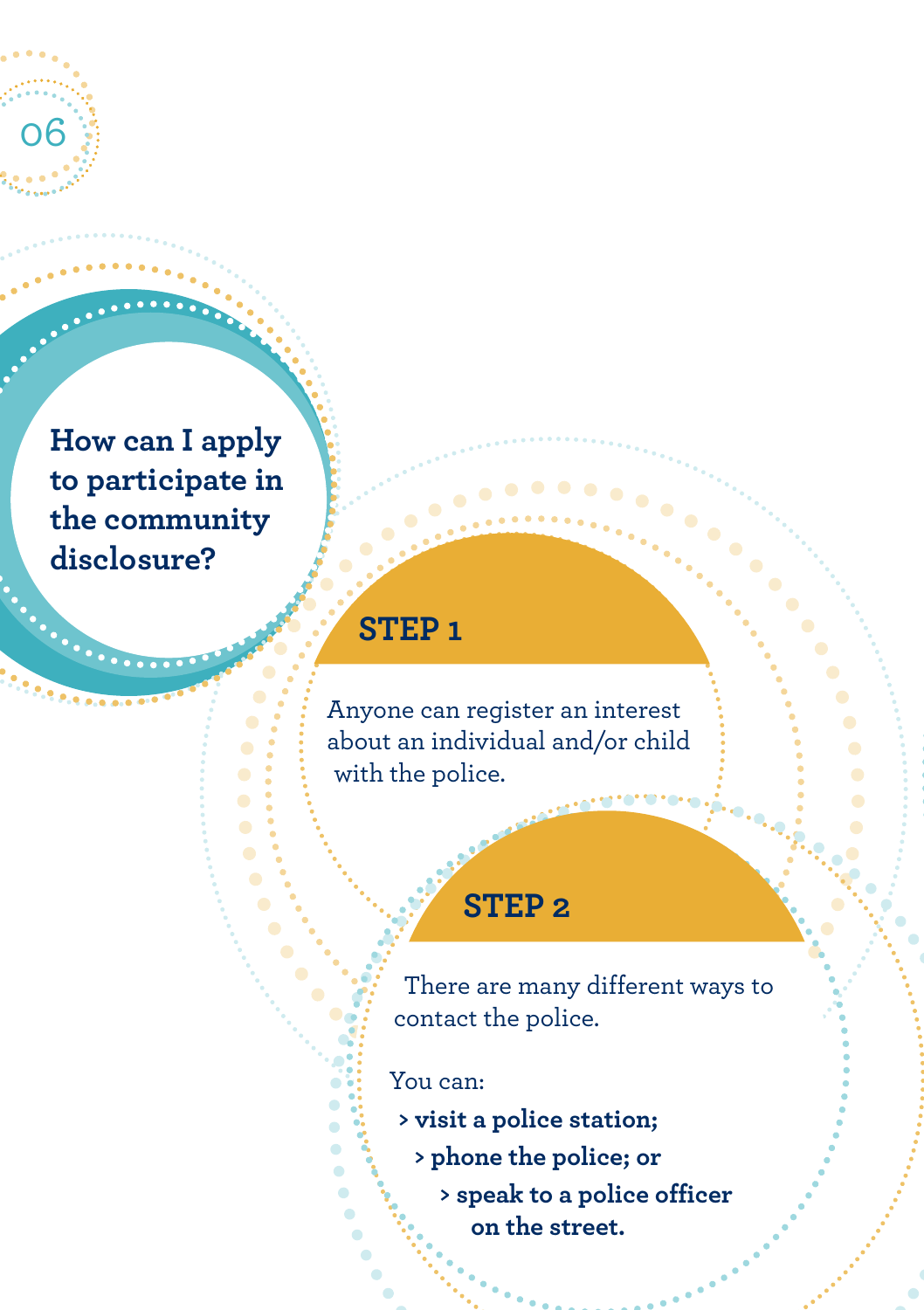To be given any information about a person you must be a parent, carer, or guardian.

You will then be asked to fill in a form with a police officer. This will be explained to you when you first contact the police where an arrangement will be made to have the form completed.

You will need to provide proof of your identity, an address, including a photo ID and some proof of your relationship to the child in question.

Ideally, you will need to show two forms of identification (one of which must be a photo ID). These can be:

- **> your passport;**
- **> your driving licence;**
- **> a household utility bill;**
- **> your bank statement;**
- **> your benefit award notice; or**
- **> your birth certificate.**

To establish your relationship with the child you will need to show one of the following:

- **> the child's birth certificate;**
	- **> the child's passport; or**
		- **> the child benefit award notice letter.**

However, if photo ID is not available, the police  $\frac{3}{2}$  O7

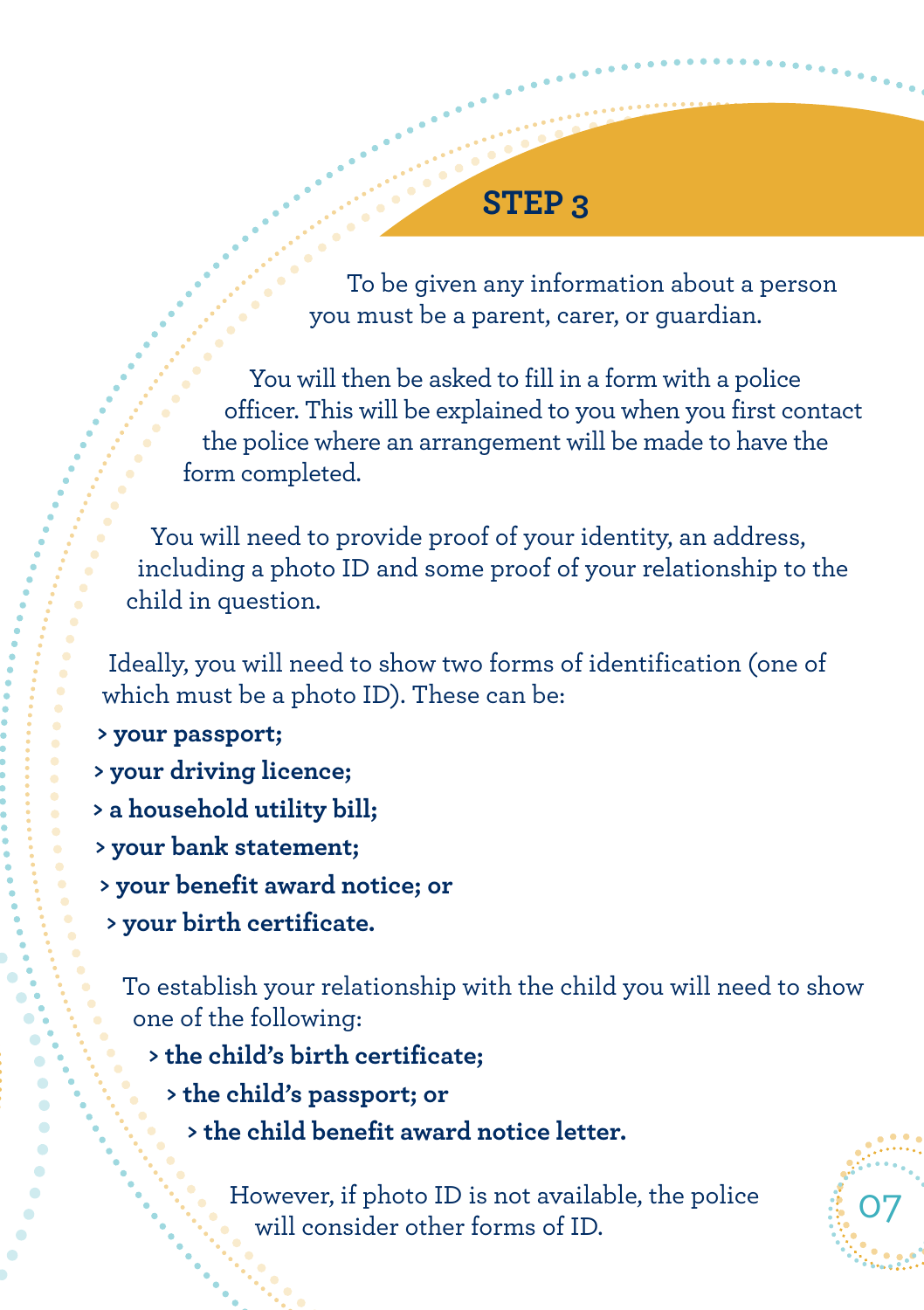**The police will act immediately if, at any point during the investigation, a child is considered to be at risk and in need of protection.**

The police will run two types of checks on the individual that you have concerns about:

#### **a) Priority checks**

The purpose of these checks is to establish if there are any immediate issues of concern about the safety of a child and to take appropriate action. **If the police believe children need protecting, they will take immediate action.** No disclosure of information will take place at this stage.

#### **b) A full risk assessment**

08

The police will run more detailed checks and work with other agencies including Social Work Services and those agencies involved in local Multi-Agency Public Protection Arrangements (MAPPA). The full risk assessment should be completed within 10 working days of contacting the police. They will work as quickly as possible to complete the checks but, in rare circumstances, some checks may take longer for the results to be received.

The maximum target time it should take to complete the enquiries, including possible disclosure to the applicant, is six weeks but even then there may be some delays due to factors beyond the control of the police.

The police will act immediately if at any point during the investigation a child is considered to be at risk and in need of protection.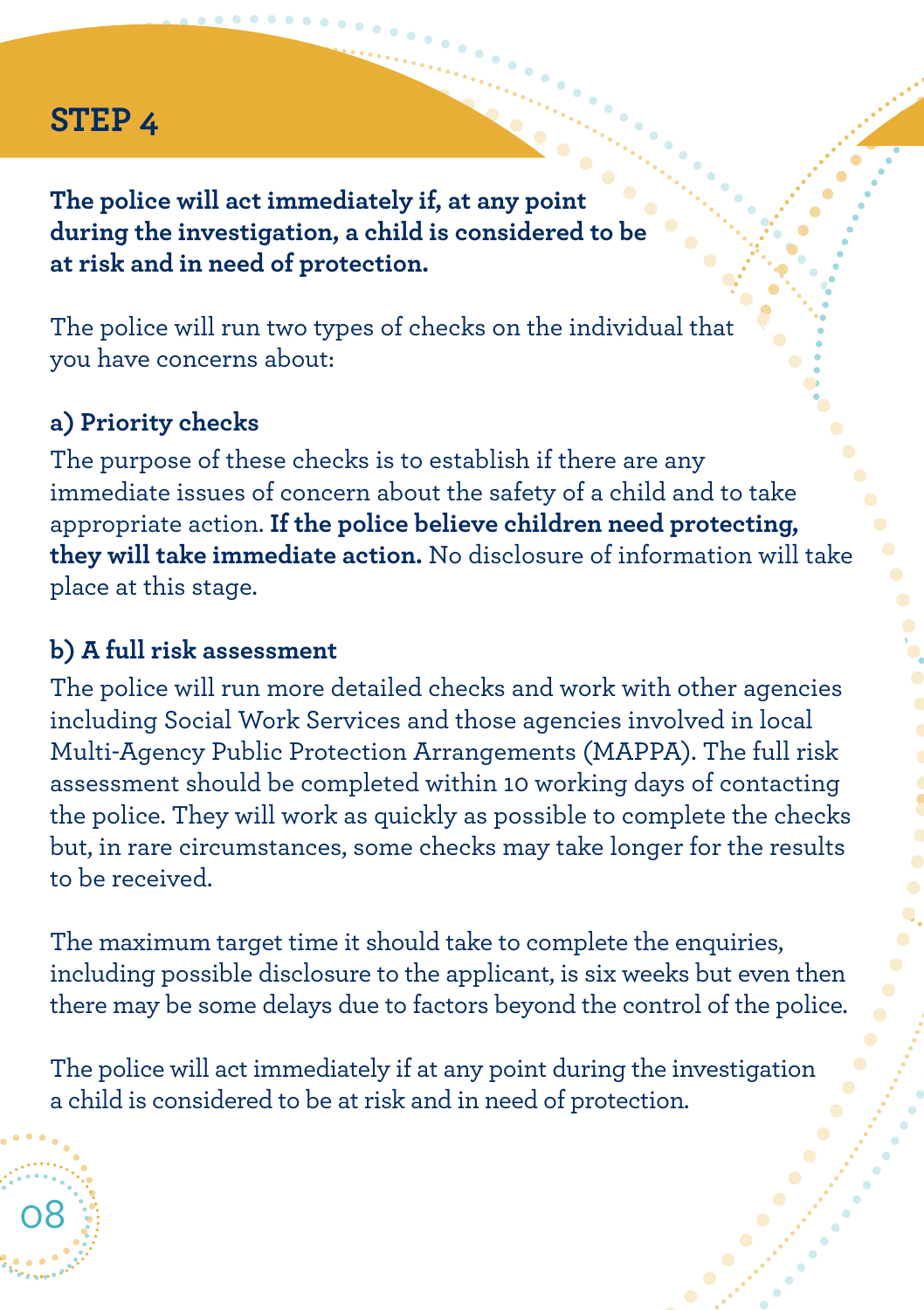The police will contact you once the priority checks and a full risk assessment have been completed. Careful consideration will be given as to what further action should be taken.

#### They will either:

**a)** contact you in person (the police will visit you, or invite you to the station); or **b)** contact you by letter (this will only happen if there is no information to be provided and you have previously agreed to be contacted by letter). **STEP 6**

#### **What kind of information might be given?**

09

If the checks show that the person you are asking about has a record for sexual offences against children, you may be given relevant information about that person which is necessary and proportionate to protect your child.

If there is no previous record of sexual offences against children, in respect of the individual concerned, then it may be that no information will be provided.

The police will give you advice on keeping your children safe and will make sure you are aware of what support is available.

It may be that although an individual is not known to the police for sexual offences against children, he or she may be showing worrying behaviour, or may be known for other offences that might put your children's safety at risk – such as serious domestic violence. In this case the police will work with you to protect your children and provide further advice and support.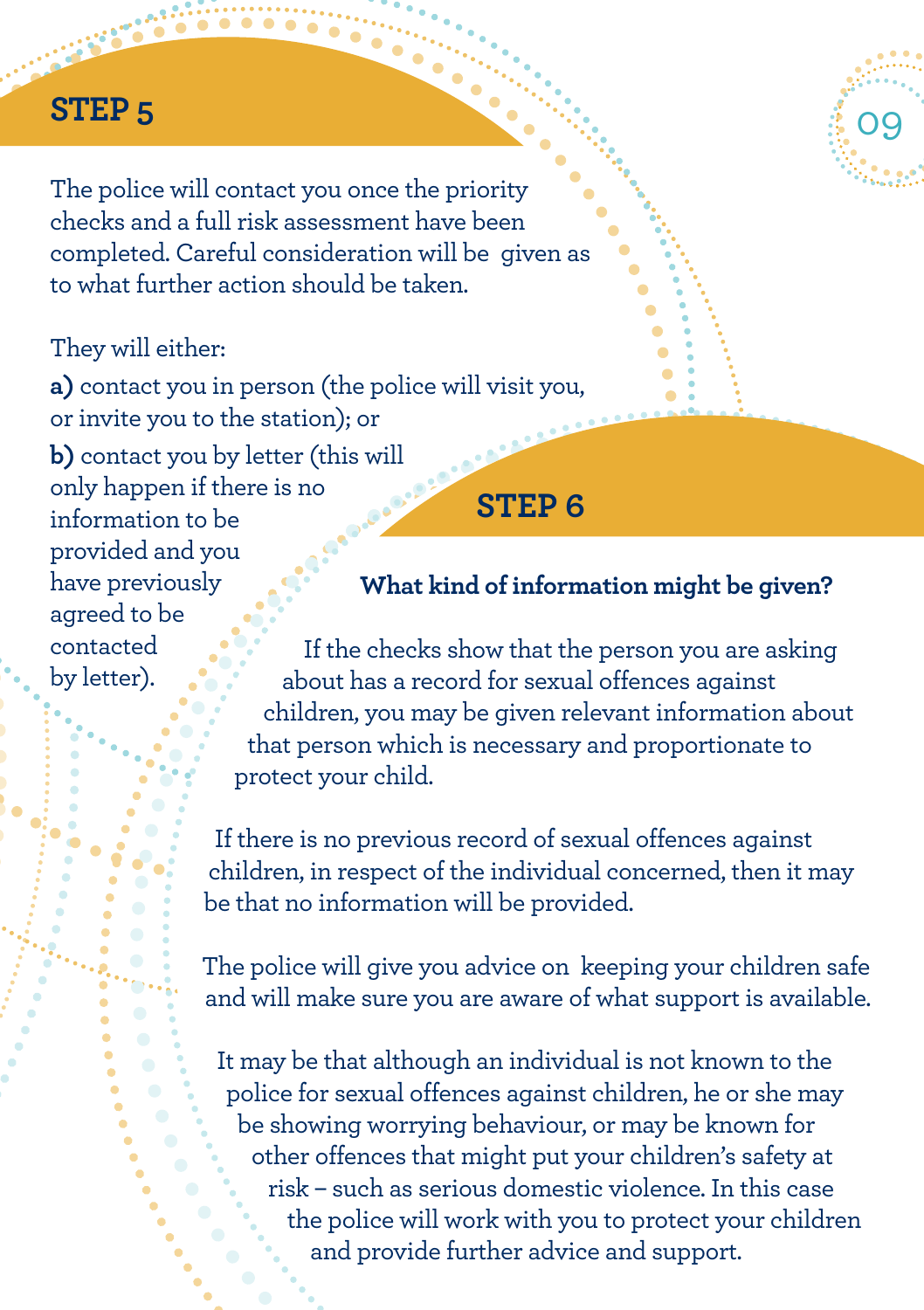#### **After you are given information.**

#### *"Can I tell my family and friends about this? I really need to talk to someone."*

If you do receive information from the police it must be treated as confidential. It is only being given to you so that you can take steps to protect your children. You must not share this information with anyone else unless you have spoken to the police, or person who gave you the information, and they have agreed with you how it will be shared.

Subject to the condition that the information is kept confidential, you can:

- > use the information to keep yourself and others safe;
- > use the information to keep your children safe;
- > ask what support is available;

10

- > ask who you should contact if you think you or others are at risk; and
- > ask for advice on how to keep yourself and others safe.

The police may decide not to give you information if they think that you will discuss it with others.

**Branch** 

The police may take action against you if the information is disclosed without their consent, which could include civil or criminal proceedings.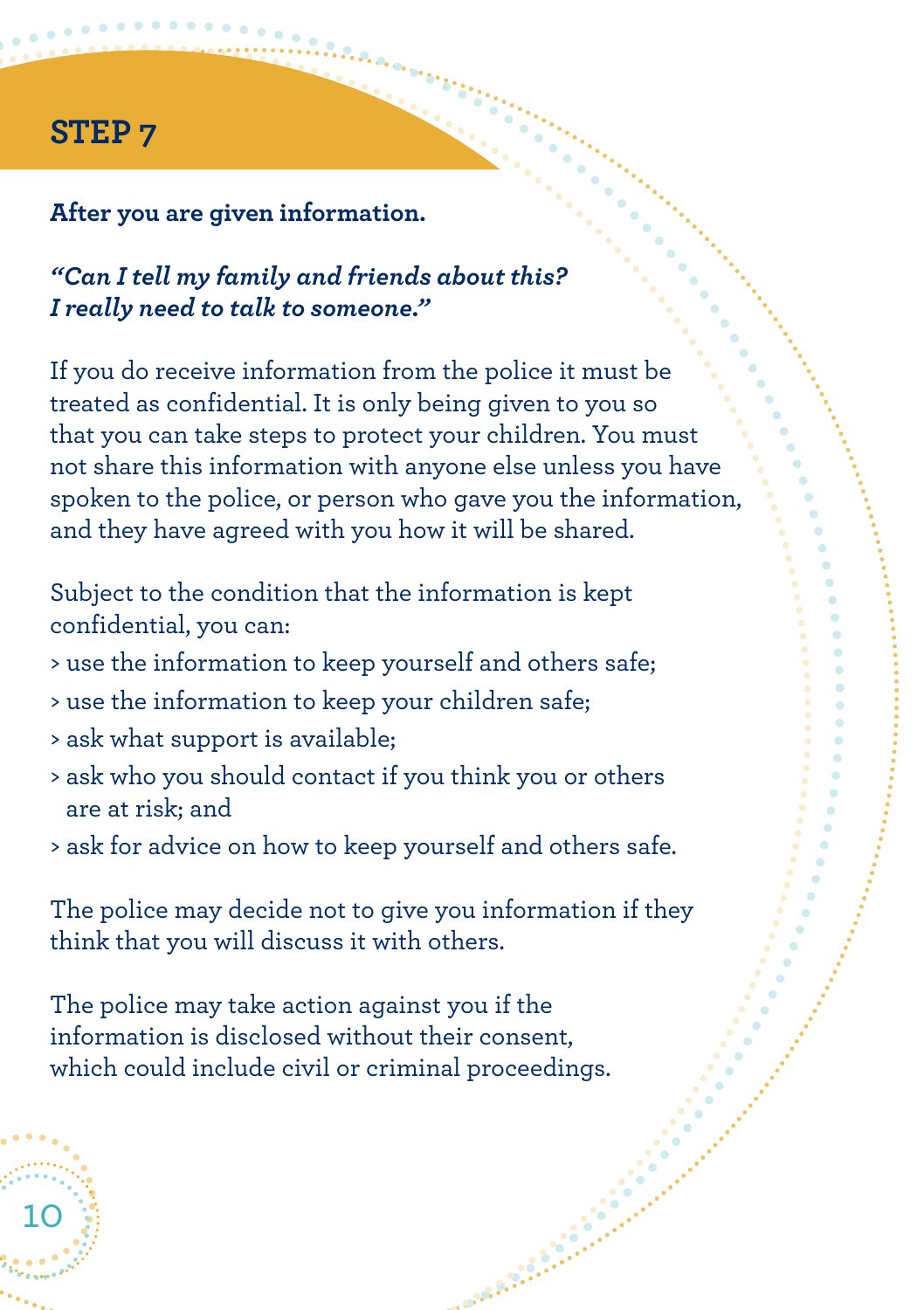

## **STEP 8**

#### **The end of enquiries.**

*"Nothing was found on the searches, butthis has really made me think about protecting my child.Is there anything else I can do?"*

**If you think a child is in immediate danger, call the police on 999.**

A number of organisations provide information about child sexual abuse, how to spot it and how to work with the authorities to intervene.

Part of the process of the community disclosure is to make sure that you have information about services.

You can also keep in regular contact with the police.

Even if a person doesn't have a record for sexual offences against children it doesn't mean that he or she is not potentially a risk.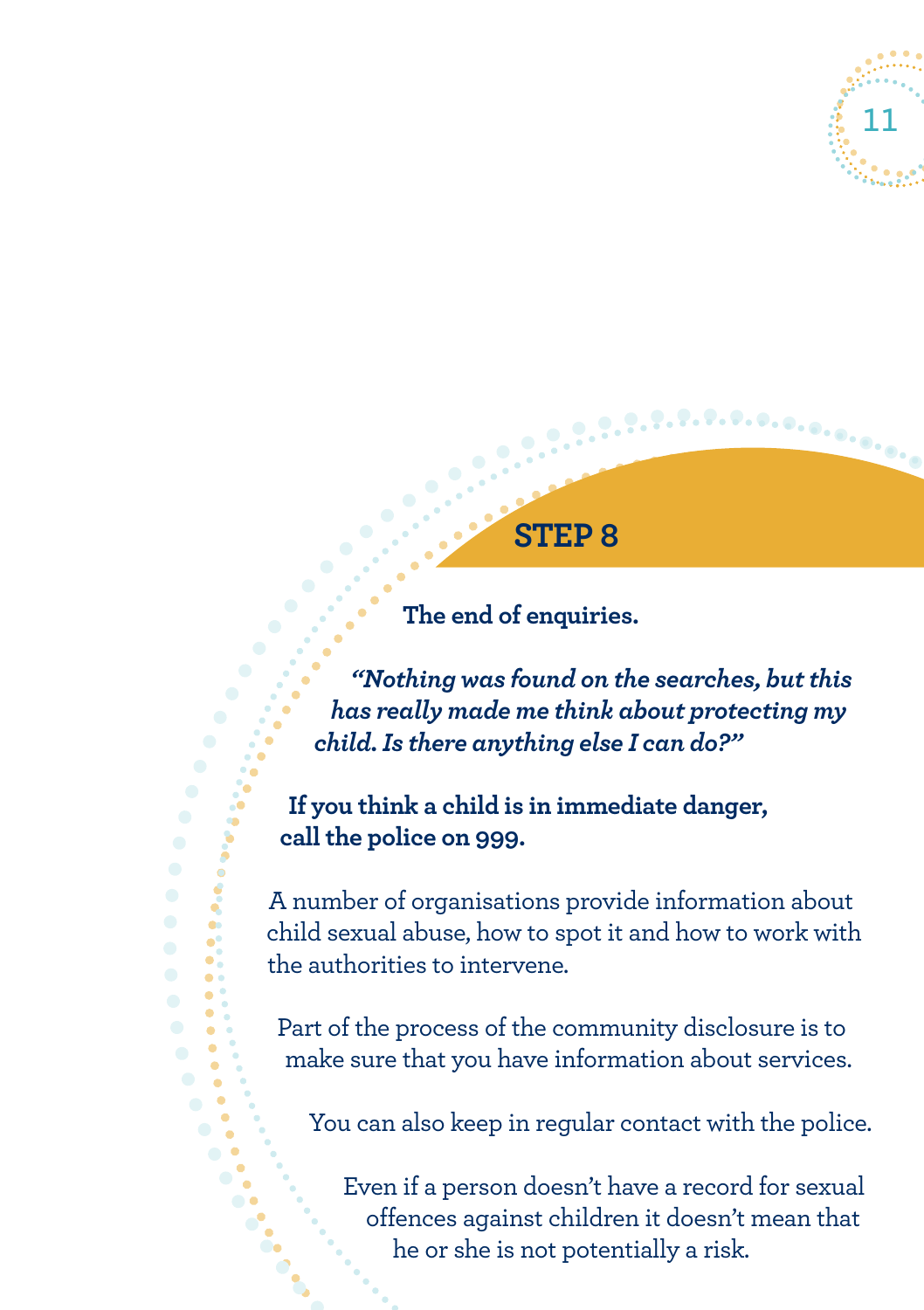## **Support helplines**

12

**If you are concerned that a child is in immediate danger: Call 999**

**If you are concerned about the welfare of a child:** Call the **National Child Protection Helpline** on **0800 022 3222** or visit **www.infoscotland.com/childprotection**

**Stop it Now!** is a confidential freephone helpline for people who might be worried about their own thoughts and feelings towards children or the behaviour of others; parents and carers of young people with sexually worrying behaviour; and professionals needing help with difficult cases. This confidential helpline operates from 9am – 9pm Monday to Thursday and from 9am – 7pm on Friday. The number to call is: **0808 1000 900** or visit the website: **www.stopitnow.org.uk**

**For general information about keeping children safe: CHILDREN 1ST**, 83 Whitehouse Loan, Edinburgh EH9 1AT Tel: **0131 446 2300** / Fax: **0131 446 2339** Helpline **0808 800 2222** / Email: **info@children1st.org.uk**

**Parents and carers can call the national, free and confidential helpline: ParentLine Scotland** on **0808800 2222**. **ParentLine** opening hours are: Monday, Wednesday and Friday 9am - 5pm; Tuesday and Thursday 9am - 9pm.

#### **For advice on online and internet safety:**

The Child Exploitation and Online Protection (CEOP) Centre at **www.ceop.police.uk** provides a range of very useful advice for young people, parents, teachers and other professionals. The information to help parents can be found at **www.thinkuknow.co.uk**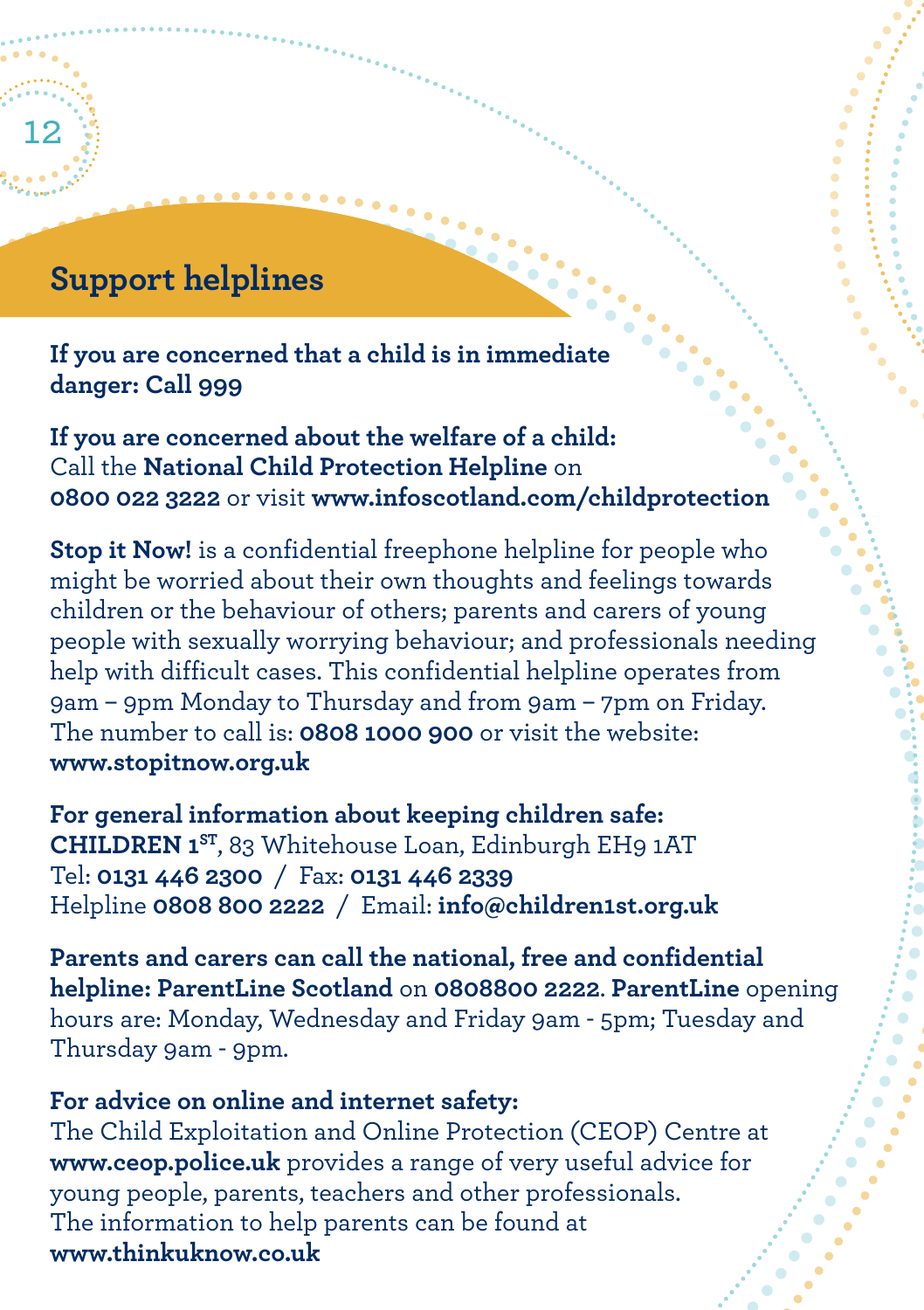CEOP also runs the 'most wanted' service for local police forces where members of the public can work with the police to locate some of the UK's most wanted child sex offenders.

You can register to receive updates about these offenders by visiting

**www.ceop.police.uk/wanted How are registered child sexual offenders usually managed?**

> By law, Local Authorities, Police, Scottish Prison Service and NHS have to work together, sharing information to manage known offenders. This process is known as MAPPA (Multi-Agency Public Protection Arrangements). You will have local MAPPA in your area. The agencies involved in MAPPA use a range of methods to manage offenders and reduce the risk of them committing further offences. The management arrangements include:

> police visits and interviews;

- > regular multi-agency meetings to share information, take action and reduce the risk of harm;
- > ongoing reviews of the level of risk each offender poses;
- > surveillance of high-risk offenders;
- > treatment to reduce re-offending;
	- > recalling offenders to prison for any serious breach of the conditions of their release;
		- > providing supervised accommodation where offenders can be closely watched, tagged or put under an appropriate curfew; and

> controlling how information about specific offenders is shared with the public or key community representatives.

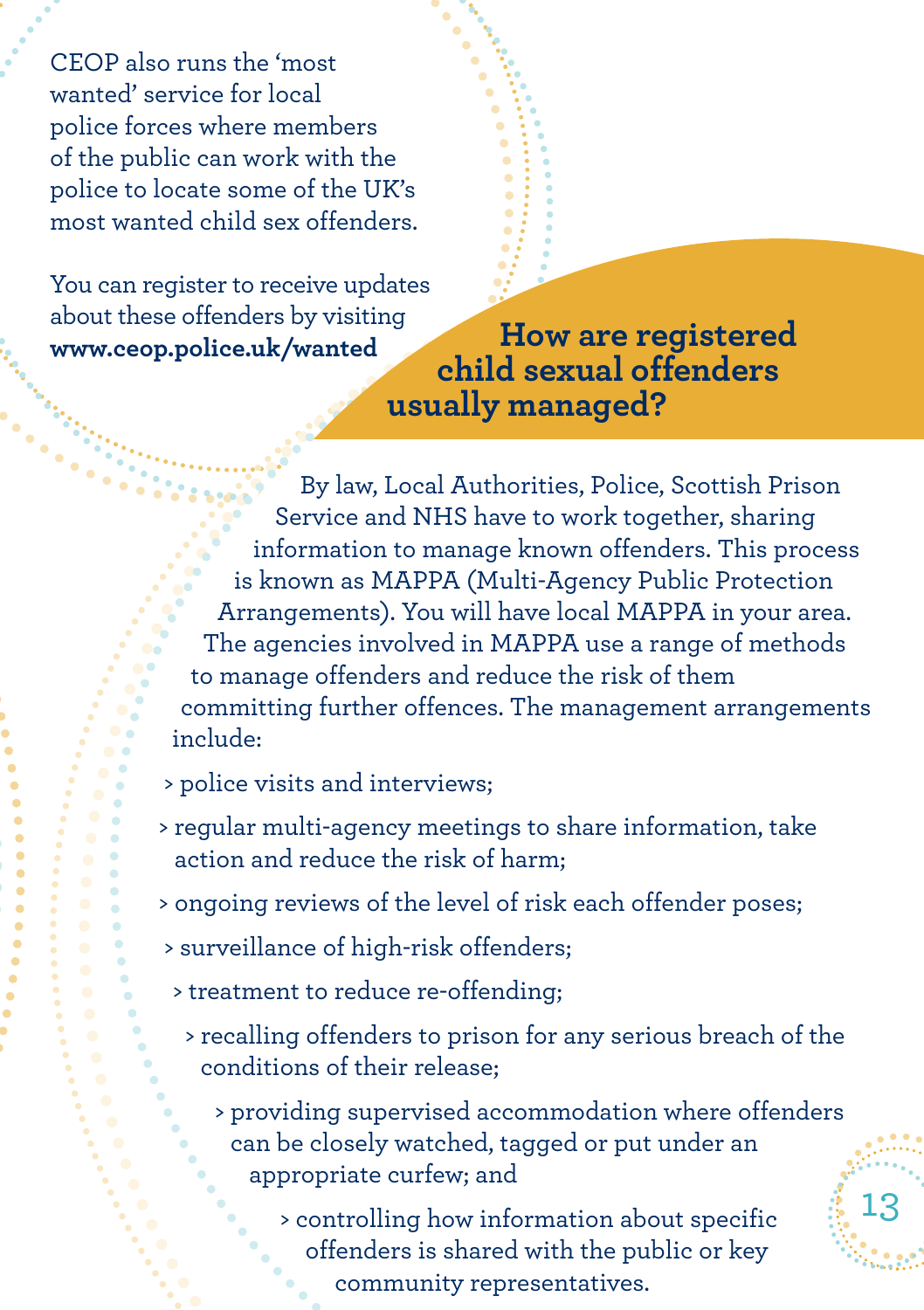## **Examples of disclosure requests**

## **Scenario 1**

*''My daughter's new boyfriend wants to look after her child all the time – so much so that I never see my grandson any more. I'm worried. It doesn't feel normal. Is there anything I can do?''*

Concerns raised by grandparents, friends and those associated with the family as well as concerns from family members will be checked. This is part of the normal child protection procedures in place and happens in all areas **Scenario 2**

across the country.

14

*"I don't like the look of my neighbour and she is rude to me. Can I check her out?"*

Not unless you are concerned about your neighbour's relationship with certain children. The purpose of community disclosure is to protect children. The police will want to know on what grounds you want to check out your neighbour and which children he or she has access to. The police also have a duty to explore why this is being requested to ensure that it is not malicious.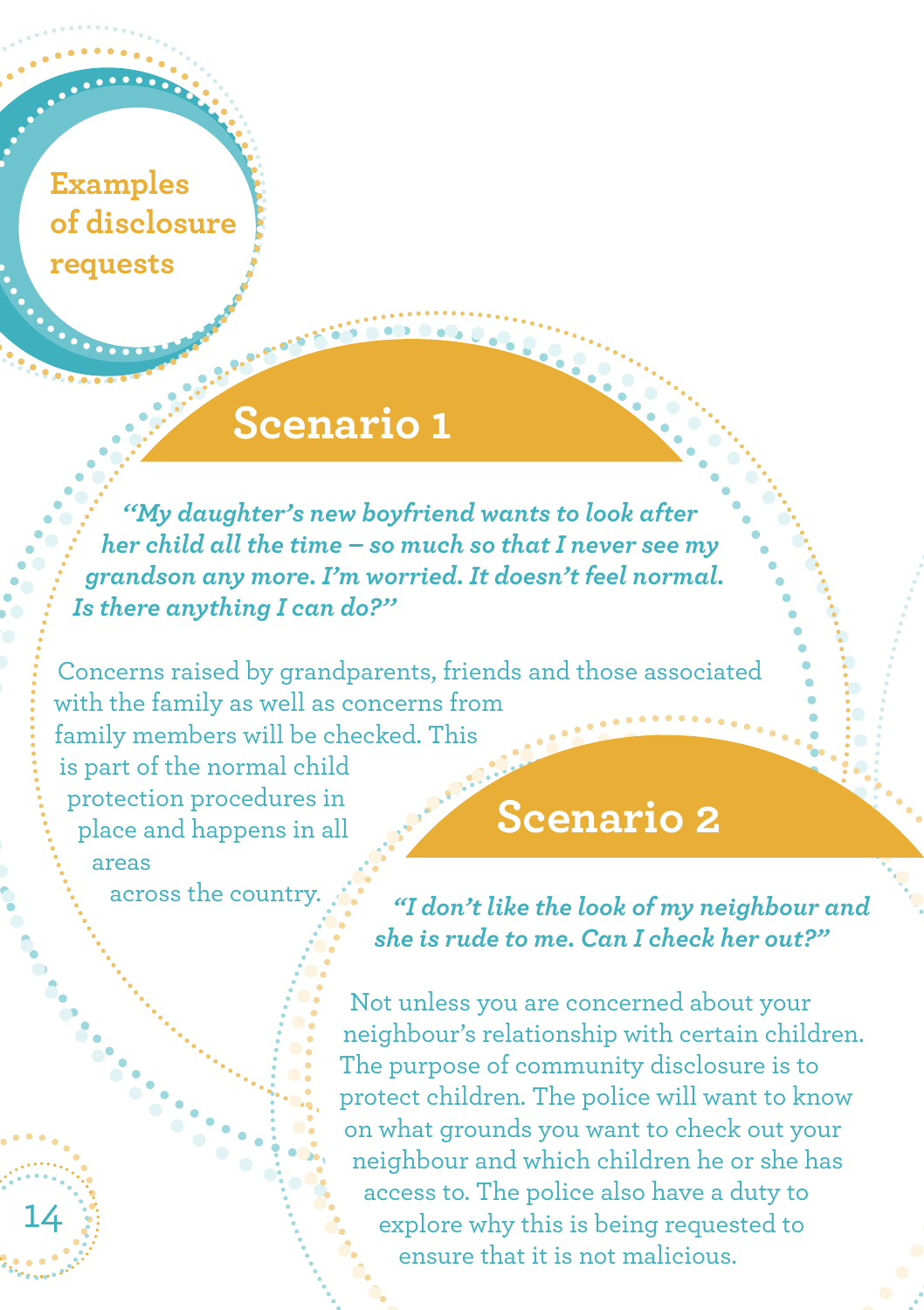## **Scenario 3**

15

*''I'm a single mum and I've got a new partner. I don't know very much about his past and I want to make sure my children are safe with him. What can I do?"*

You can ask the police to check whether your partner has a record for sexual offences against children.

If it turns out that your partner has such a record, and is thought to be a serious risk to your children, the police will take appropriate action to protect you and your children. This may include disclosure of information to you.

If the investigation does not reveal any record of sexual offences against children, but there are other reasons which mean the police might be worried about the safety of your children – for example, if the person has a record of domestic violence – the police will take steps to protect your family which may include considering disclosing to you the previous offences of domestic violence.

If at any time the police are concerned about the safety of your children, or you, they will act very quickly to protect you.

However, you should be aware that police checks are not a guarantee of safety because not all child sexual offenders have been detected.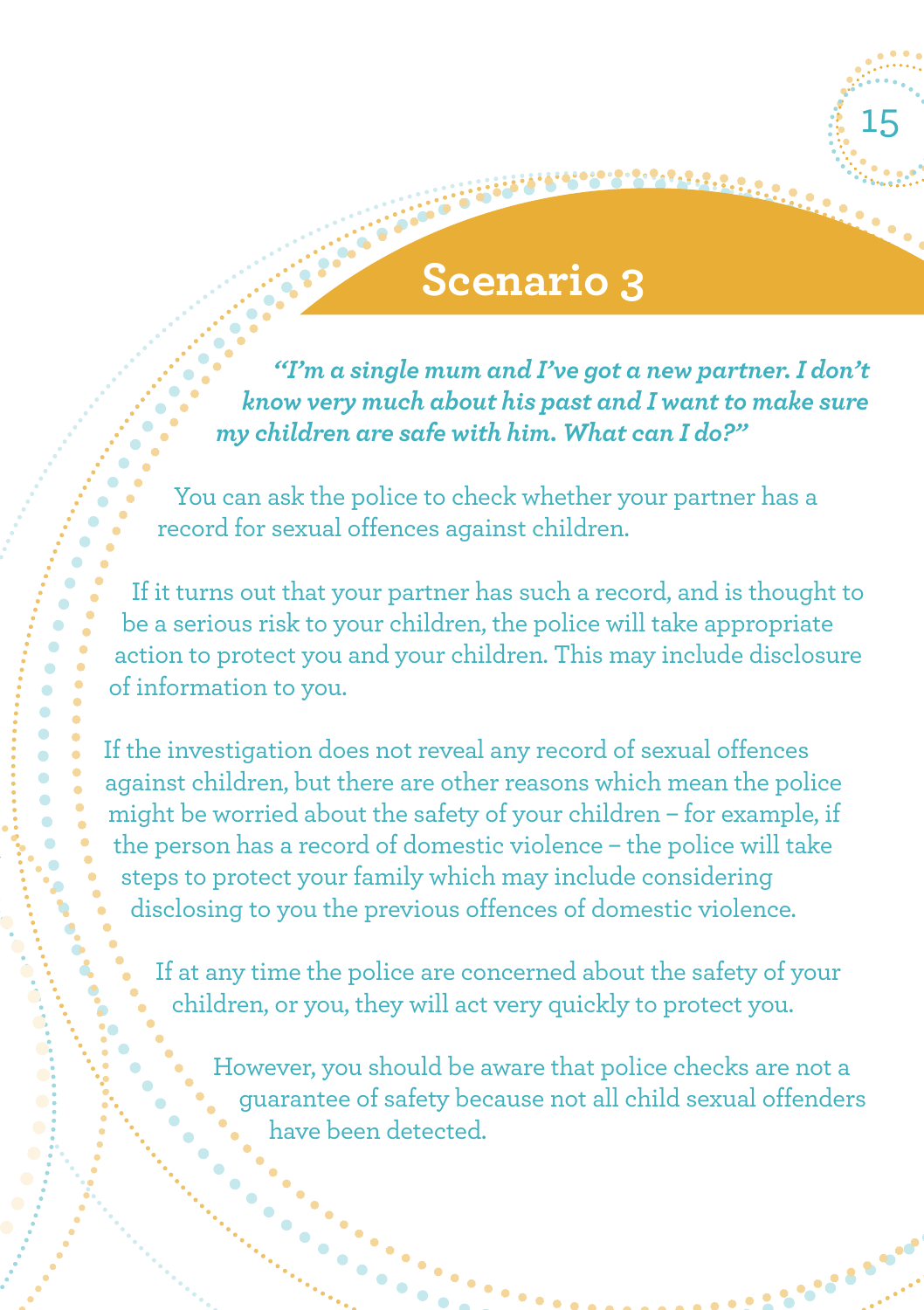**Frequently Asked Questions**

16

**Q1**)

**You mention child protection procedures. Does this mean my child can be taken away from me?**

**A1)** Children are only ever removed from their families in rare circumstances where they face a risk of serious harm if they remain in that environment.

Community disclosure is a process to help parents, carers or guardians better protect their children. Children may not be taken away from the family home if the parent, carer or guardian works with the police, social work services and other involved agencies to make sure their child is safe from harm.

**Q2**)

**Will the person I am asking about know they are being investigated?**

**A2)** No, unless they are found to have a record for sexual offences against children or offences relevant to the protection of children. In such cases the police, along with other agencies, will decide the best way to proceed to protect you and your children. This may involve the police working with the person to encourage disclosure.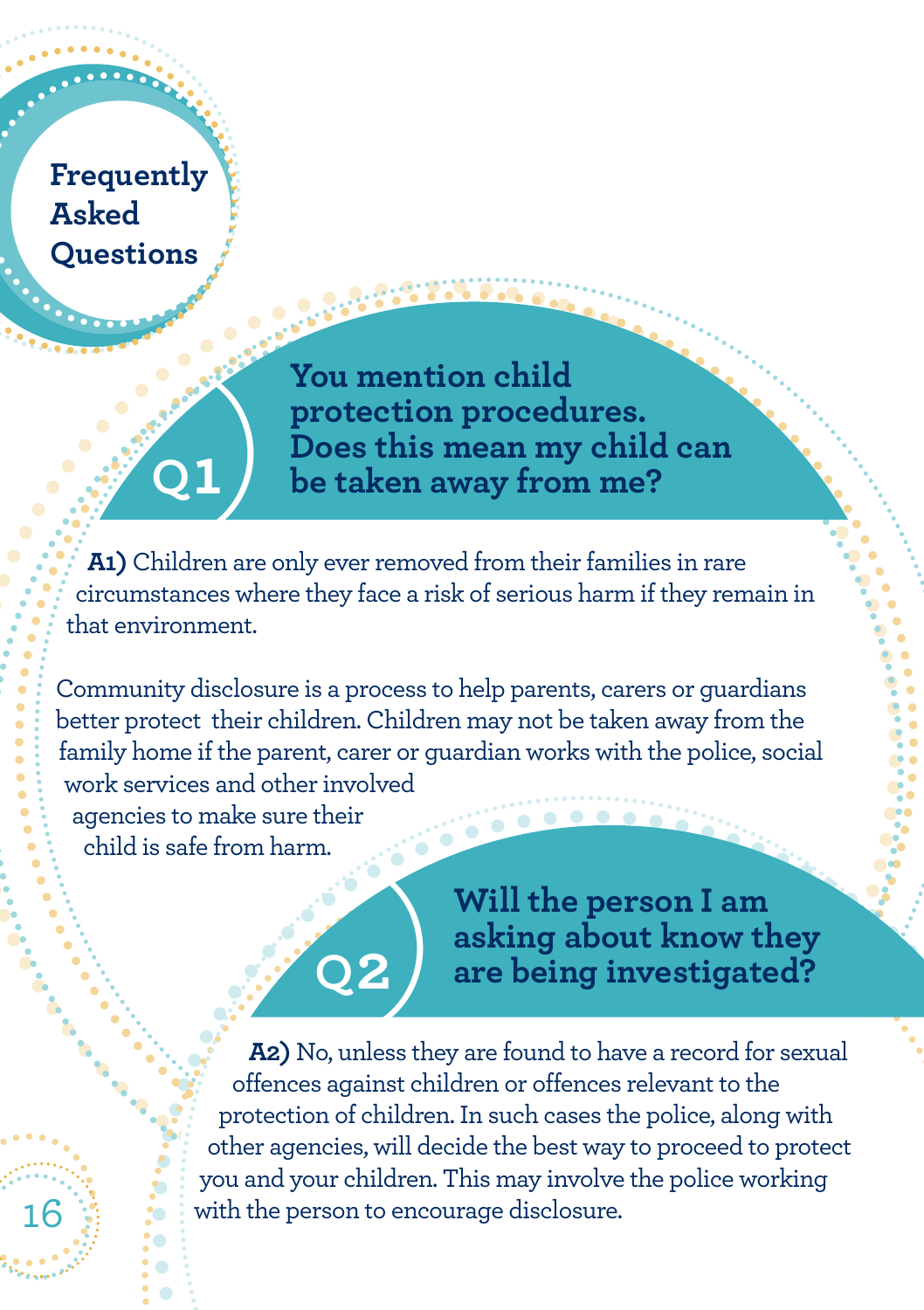

**Will the person I am asking about know I started the investigation?**

**A3)** No, your confidentiality will be maintained unless there is a good reason to decide otherwise. In this case, the offender may be informed that you are to receive information about them but this will depend on the circumstances.

**Q4**)

**Q3**)

**Will the person investigated have any sort of record just because I've asked about them?**

**A4)** The police will keep a record of the enquiry in order to help with the evaluation of how successful the community disclosure has been and also for policing purposes. This is NOT a criminal record of any kind but it will allow police to keep a record of any concerns in case a pattern develops in relation to a particular person.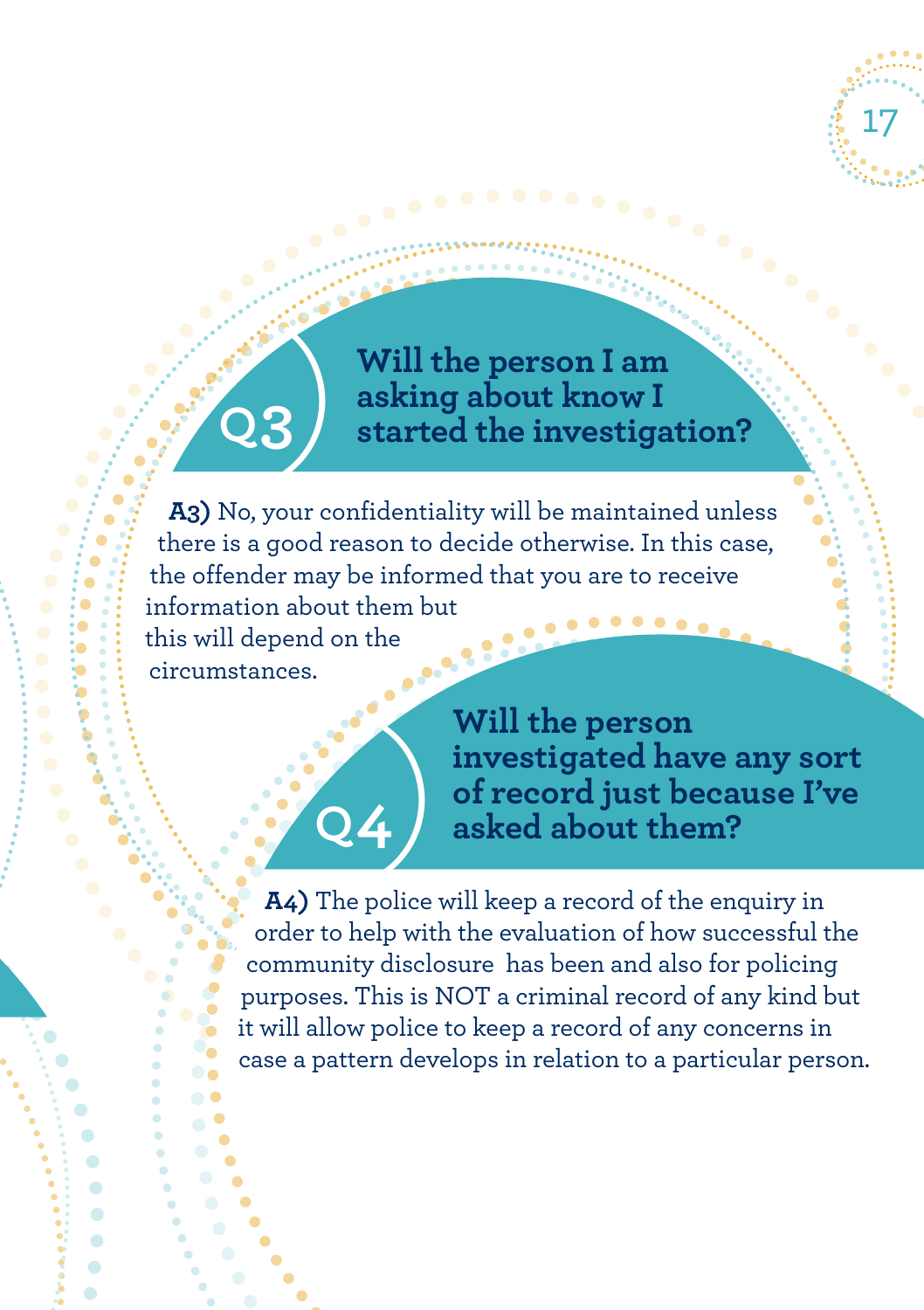**I have met a new partner and he has informed me that he has a conviction for a 'sexual crime' when he was younger. He told me** he was caught flashing but it was all **a big mistake as he was justfooling around. He visits me and my children at my house. Can Ifind out more aboutthis conviction?**

18

**A5)** You can ask the police to check whether your partner has a record for sexual offences against children. The police will then check his criminal record including the 'flashing incident' and may provide further information to you. It may be the case that he is not telling you the whole truth about the incident and if this is the case and the police have concerns they may disclose this to you.

(**Q5**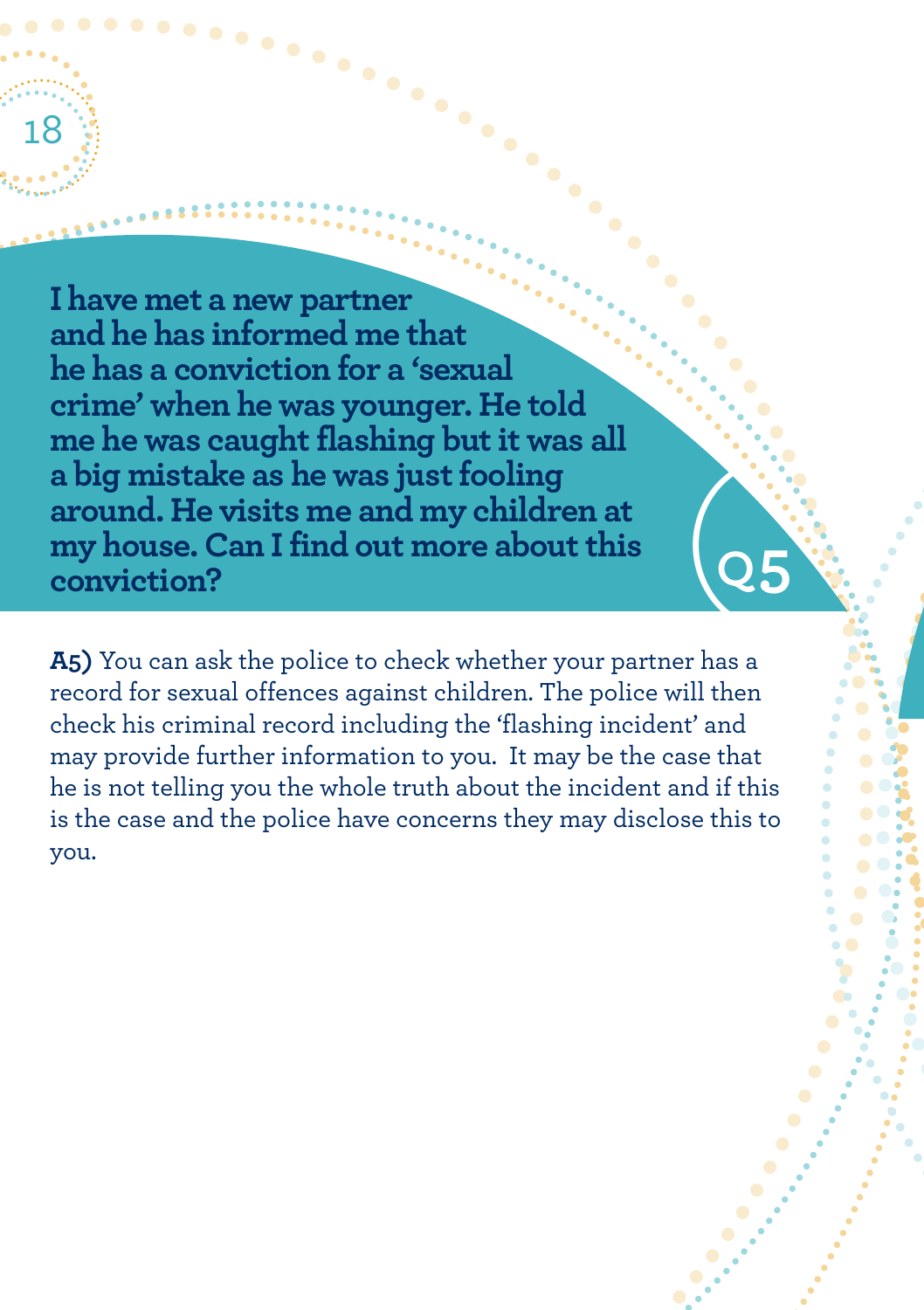**CALL AND READ My teenage son sometimes has sleep overs at my brother's house when I am working. My brother has separated from Q6his wife and has a new girlfriend but my son says he feels 'uncomfortable' in her presence and does not like being alone with her. I've tried speaking with him about her but he refuses to talk about it. I don't want to upset my brother but I am concerned at her behaviour, can I ask the police for information on her as my son is 15 years of age?**

19

**Branch** 

 $\begin{array}{c} \bullet & \bullet \\ \bullet & \bullet \end{array}$ 

**A6)** It is important to realise that, although uncommon, females as well as males commit sexual offences against children. Your son's behaviour may be as a result of inappropriate behaviour by this woman therefore you can ask the police if she has a record for sexual offences against children. Remember, this process is aimed at children of all ages as long as they are under 18 years of age.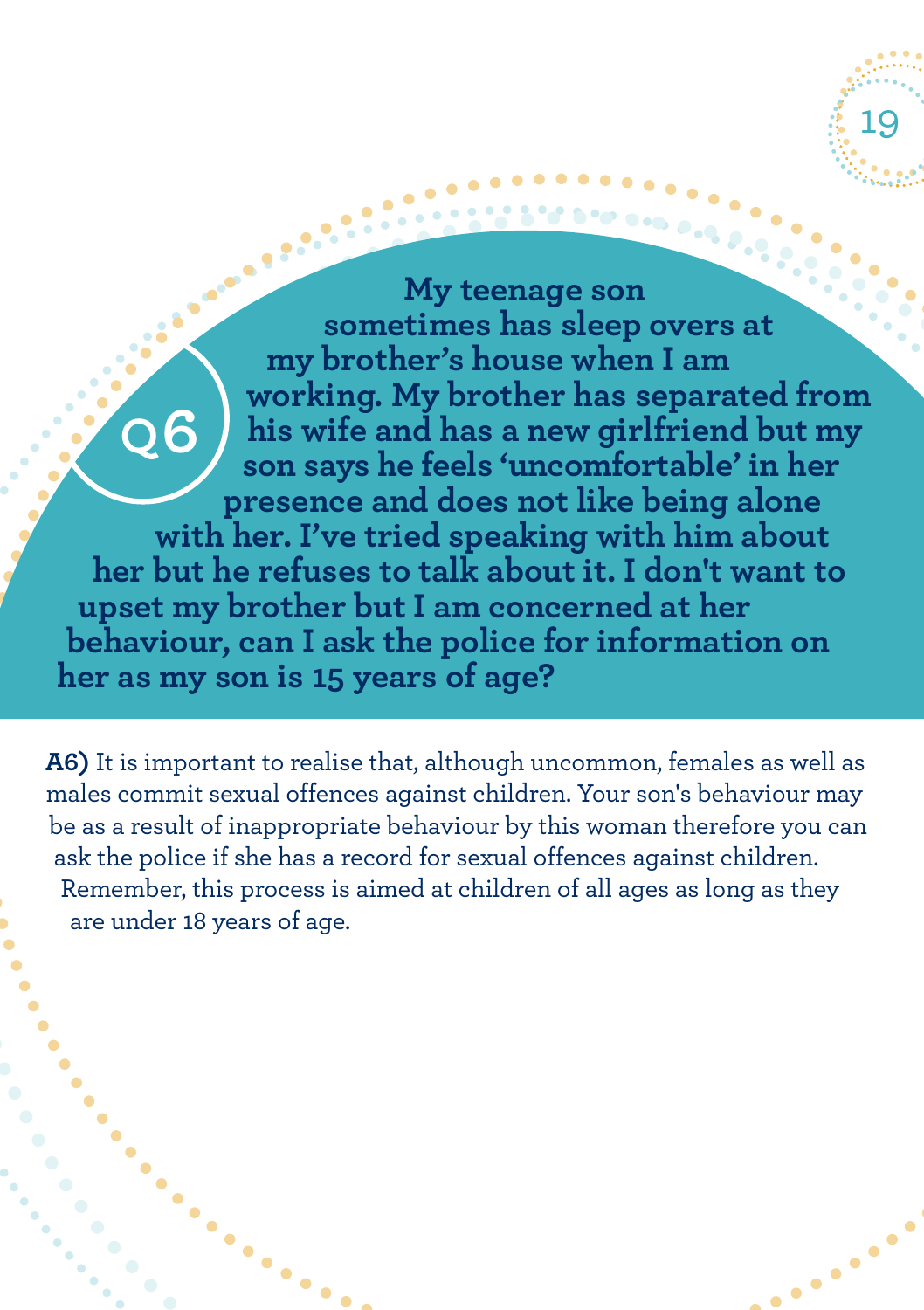**If you think a child is in immediate danger, call the police on 999.**

**Contact Fife Constabulary, Central Scotland Police, Grampian Police, Northern Constabulary, Dumfries and Galloway Constabulary, Lothian and Borders Police or Strathclyde Police about community disclosure:**

Fife Constabulary telephone: **0845 600 5702** or visit their website: **www.fife.police.uk**

Central Scotland Police telephone: **01786 456000** or visit their website: **www.centralscotland.police.uk**

Grampian Police telephone: **0845 600 5700** or visit their website: **www.grampian.police.uk**

Northern Constabulary telephone: **01463 723422** or visit their website: **www.northern.police.uk**

Dumfries and Galloway Constabulary telephone: **0845 600 5701** or visit their website: **www.dg.police.uk**

Lothian and Borders Police telephone: **0131 311 3131** or visit their website: **www.lbp.police.uk**

Strathclyde Police telephone: **0141 427 8118** or visit their website: **www.strathclyde.police.uk**

Tayside Police telephone: **0300 111 2222** or visit their website: **www.tayside.police.uk**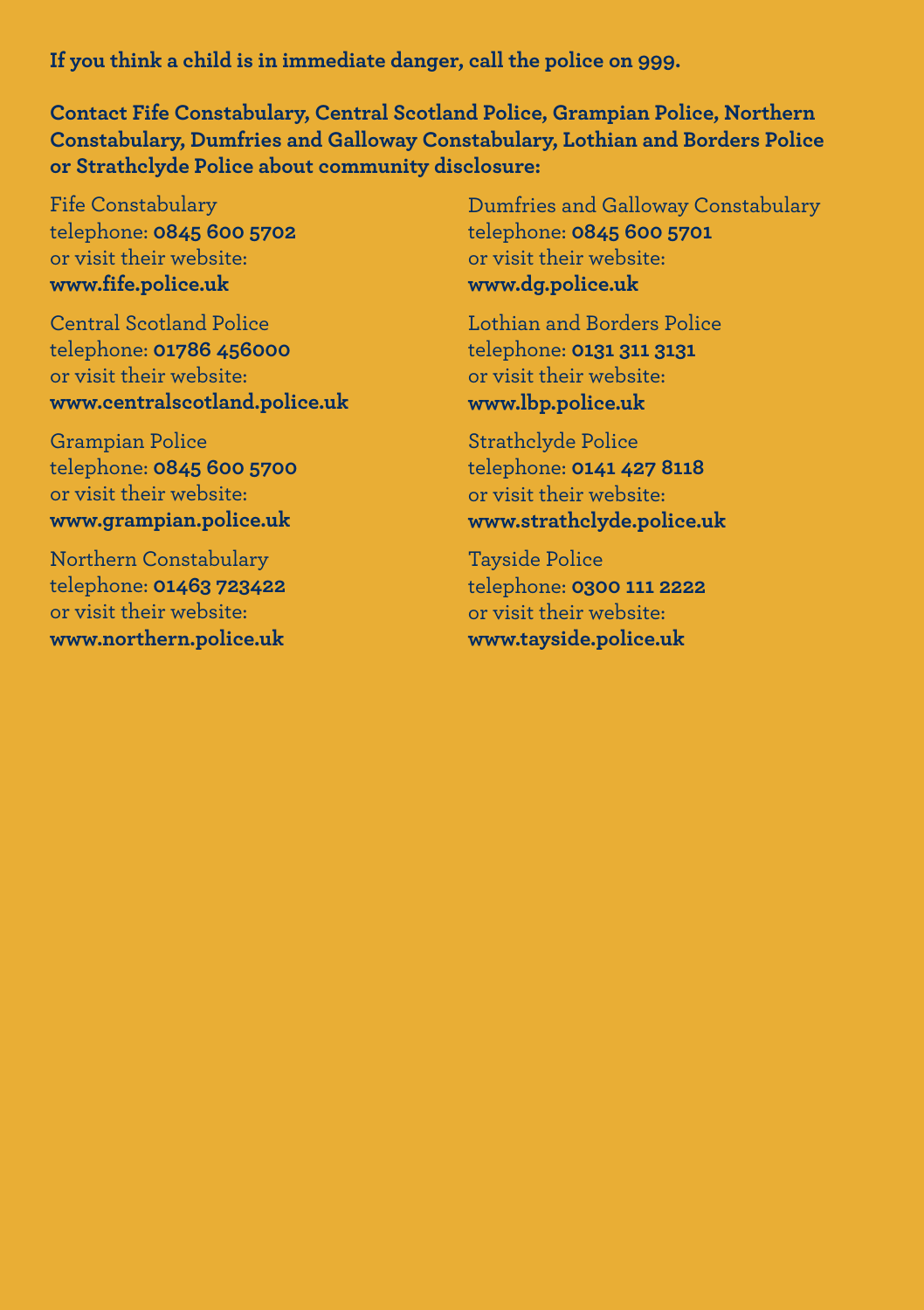## **Community disclosure is available throughout Scotland**

O